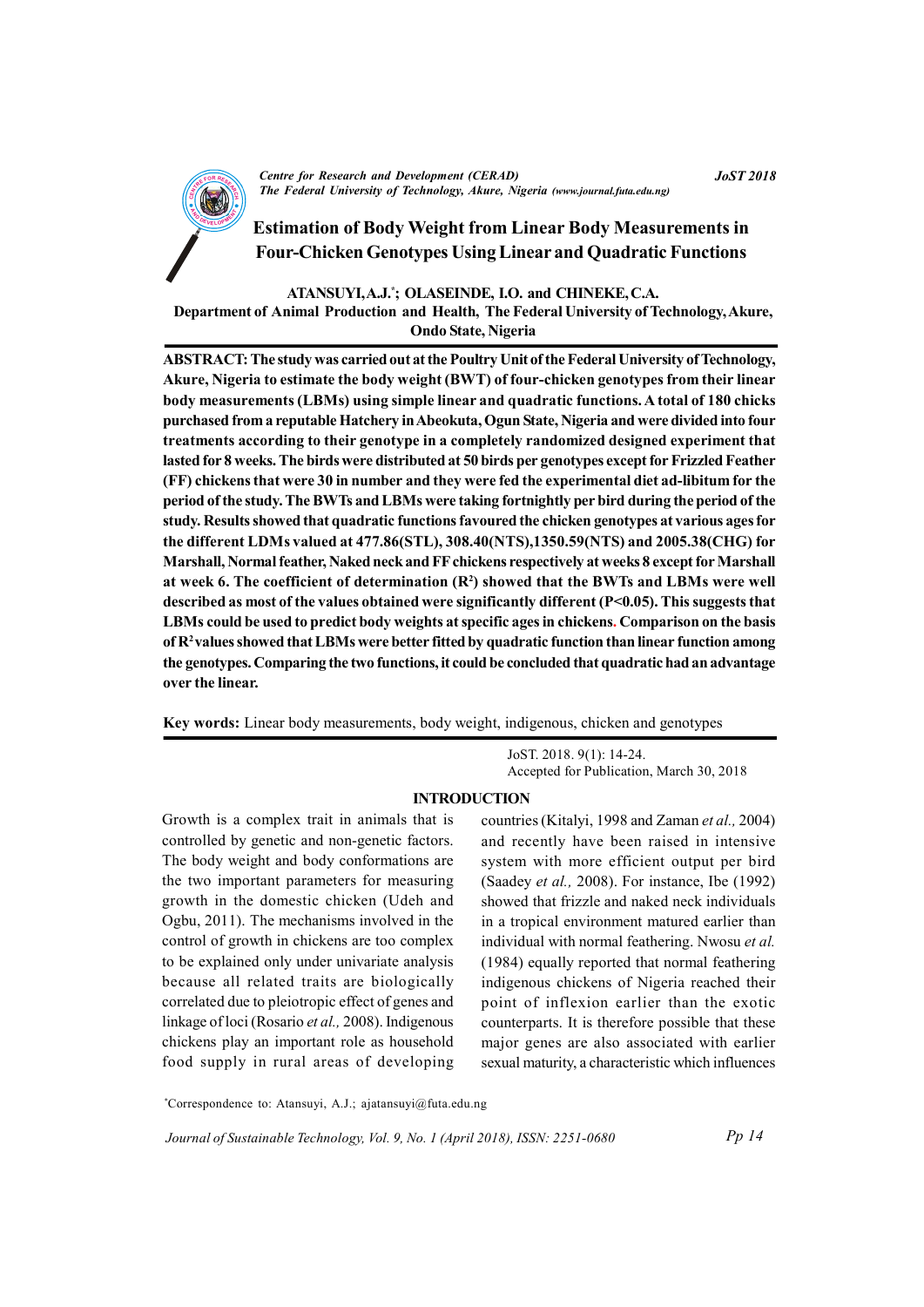the growth rate and eventually determine its body size or weight (Nwosu et al., 1984).

Linear body measurements such as shank length, drumstick length, breast girth, wing length and body length is used to relate body dimensions to animal's overall body size or weight. These measurements are frequently used in the studies of chickens' growth. Sulabo et al. (2006) concluded that the body weight in commercial broiler chickens could be predicted easily by farmers from any given value of the body linear measurements without the use of sophisticated instrument. Brown et al. (1973) observed that linear body measurements could be used in assessing growth rate, body weight, feed utilization and carcass characteristics in poultry. These measurements had been used severally for characterization, evaluation and prediction of breeds' performance in both experimental works and in practice (Lawrence

and Fowler, 1997). Changes in linear body measurements are indication of tissue growth evidenced in the muscle and fat tissues (Tegbe and Olorunju, 1998). These parameters tend to increase as the animal grows over the time and reaches a constant value for some indigenous chicken (Oke et al., 2006). The knowledge of the growth curve of these chickens may be helpful in their selection and breeding processes. Therefore, this study was designed to estimate the body weights of four Nigerian indigenous chicken genotypes from their linear body measurements using linear and quadratic functions. This could serve as a means of generating a growth curve baseline data for the indigenous chickens in Nigeria to know the body trait with high heritable basis that could be selected for improvement during breeding programmes.

### MATERIALS AND METHOD

### Study location

The study was carried out at the Poultry Unit of the Teaching and Research Farm of the Federal University of Technology Akure, Ondo State, Nigeria. The University is located in the rain forest zone of South Western part of Nigeria which lies between latitude 7° 16' N and longitude 5° 12' E. The climatic condition typically followed that of South Western Nigeria where it is influenced by a unimodal rainfall pattern which starts from April to October with average of 1556 mm per annum. The average ambient temperature usually ranged between 28 - 31°C while the mean annual relative humidity also ranged between 80 - 88 %.

## Source of birds, sample size and experimental layout

A total of 240 day-old chicks were purchased and used for the experiment. Out of this, 165 indigenous chicks were obtained from the Teaching and Research Farm of the Federal

University of Agriculture, Abeokuta, Ogun State, Nigeria. This was made up of 50 pure breeds of normal feather, naked neck and Marshall as well as 30 of frizzle feather chickens. The Marshall Broiler chicks were purchased from Fore-Sight Hatchery, Ibadan, Oyo State, Nigeria. The study which lasted for 8 weeks was divided into four treatments based on the genotype of the birds with each bird constituting the experimental units. Completely randomized design was adopted for the experiment.

### Pre-experimental management

On arrival at the farm, all the chicks used for the study were tagged individually on the wings for ease of identification, weighing and recording. So the initial weights of the chicks were generated and the birds were distributed into four treatments according to their genotypes. There were 50 birds in each genotype except frizzle feather birds that were 30 in number.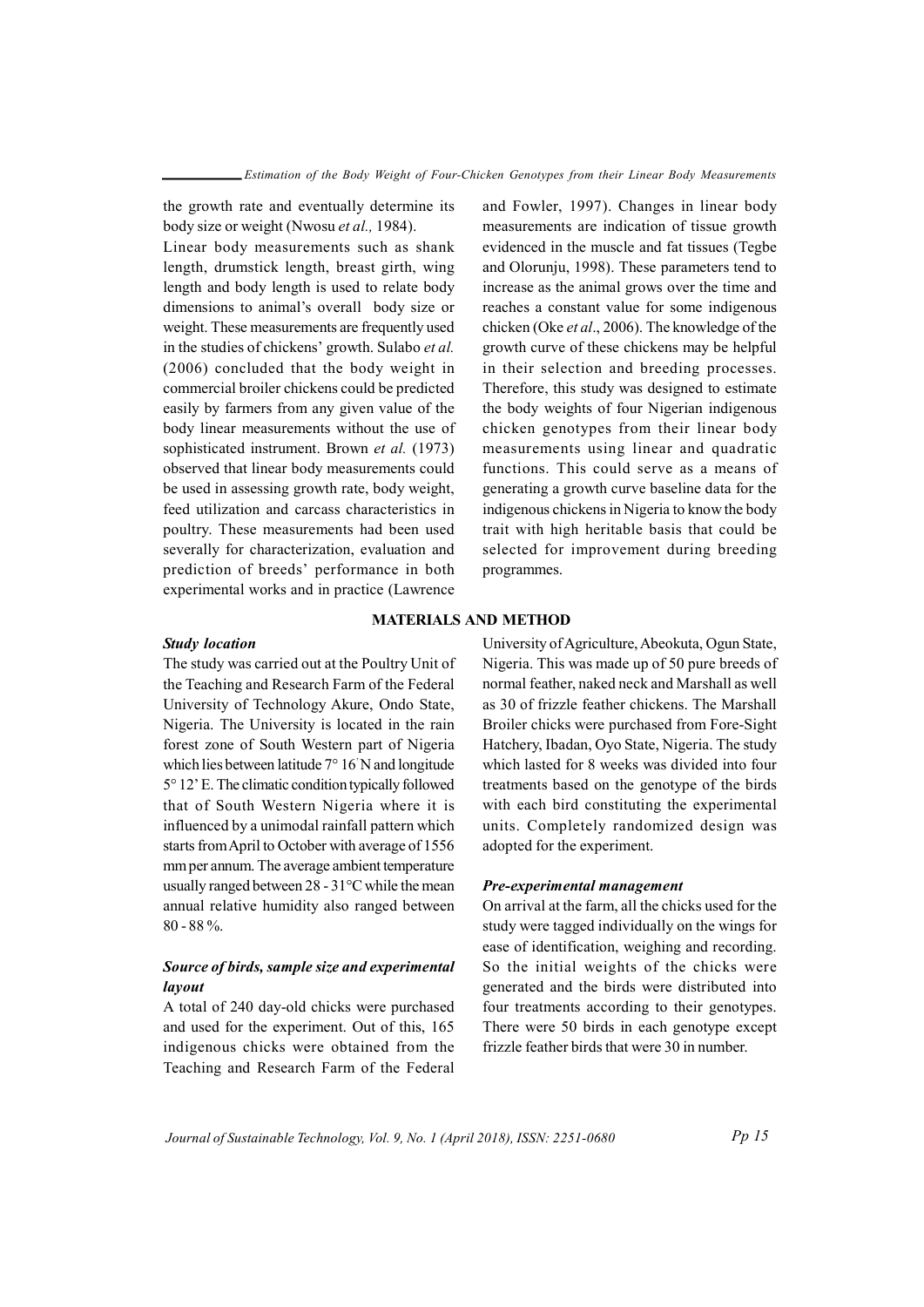### Experimental diet

The chick's mash used for the study was formulated at the Teaching and Research Farm Feedmill of the Federal University of Technology, Akure, Nigeria. The diet was

formulated to meet the NRC (1994) requirements. The birds were fed the experimental diet adlibitum. The gross and proximate compositions of the diet are shown in Tables 1 and 2 respectively.

| Ingredients                | Quantity   |
|----------------------------|------------|
| Maize                      | 45         |
| Wheat offal                | 12         |
| Brewery dried grain        | 7          |
| Groundnut cake             | 15         |
| Fish meal                  | 2          |
| Soya bean meal             | 12         |
| Bone meal                  | 2          |
| Oyster shell               | 0.5        |
| Lysine                     | 0.15       |
| Methionine                 | 0.1        |
| Salt                       | 0.4        |
| Premix                     | 0.35       |
| <b>Total</b>               | <b>100</b> |
| <b>Calculated Analysis</b> |            |
| Crude protein $(\%)$       | 23.2       |
| $ME$ (kcal/kg)             | 2685.49    |

Table 1: Percentage composition of experimental diets (g/100g)

ME = Metabolizable Energy

## Table 2: Proximate composition of experimental diets (g/100g)

| % Composition | • Shank length $(SHL)$ : This is the distance |
|---------------|-----------------------------------------------|
| 80.85         | from the hock joint to the foot.              |
| 7.23          | • Drum stick length (DSL): This is the        |
| 2900          | distance between the hinge and hock           |
| 22.8          | joints.                                       |
| 4.11          | • Nose-to-shoulder (NTS): This is the         |
| 7.89          | distance from the nose to the point of        |
|               |                                               |

## Data Collection

During the experimental period, birds were individually weighed fortnightly and their weights were recorded accordingly. The linear body dimensions measured was: shank length (SHL), drumstick length (DSL), nose-toshoulder length (NTS), trunk length (TRL), shoulder-to-tail length (STL), chest girth (CHG) and wing length (WGL). The descriptions of the linear body dimensions measured are given below:

- from the hock joint to the foot.
- Drum stick length (DSL): This is the distance between the hinge and hock joints.
- Nose-to-shoulder (NTS): This is the distance from the nose to the point of the shoulder.
- Trunk length (TRL): This is the longitudinal distance from the point of the shoulder to the tuberosity of the ischium.
- Shoulder-to-tail length (STL): This is the distance from the point of the shoulder to pin bone or to the end of coccygeal vertebrae.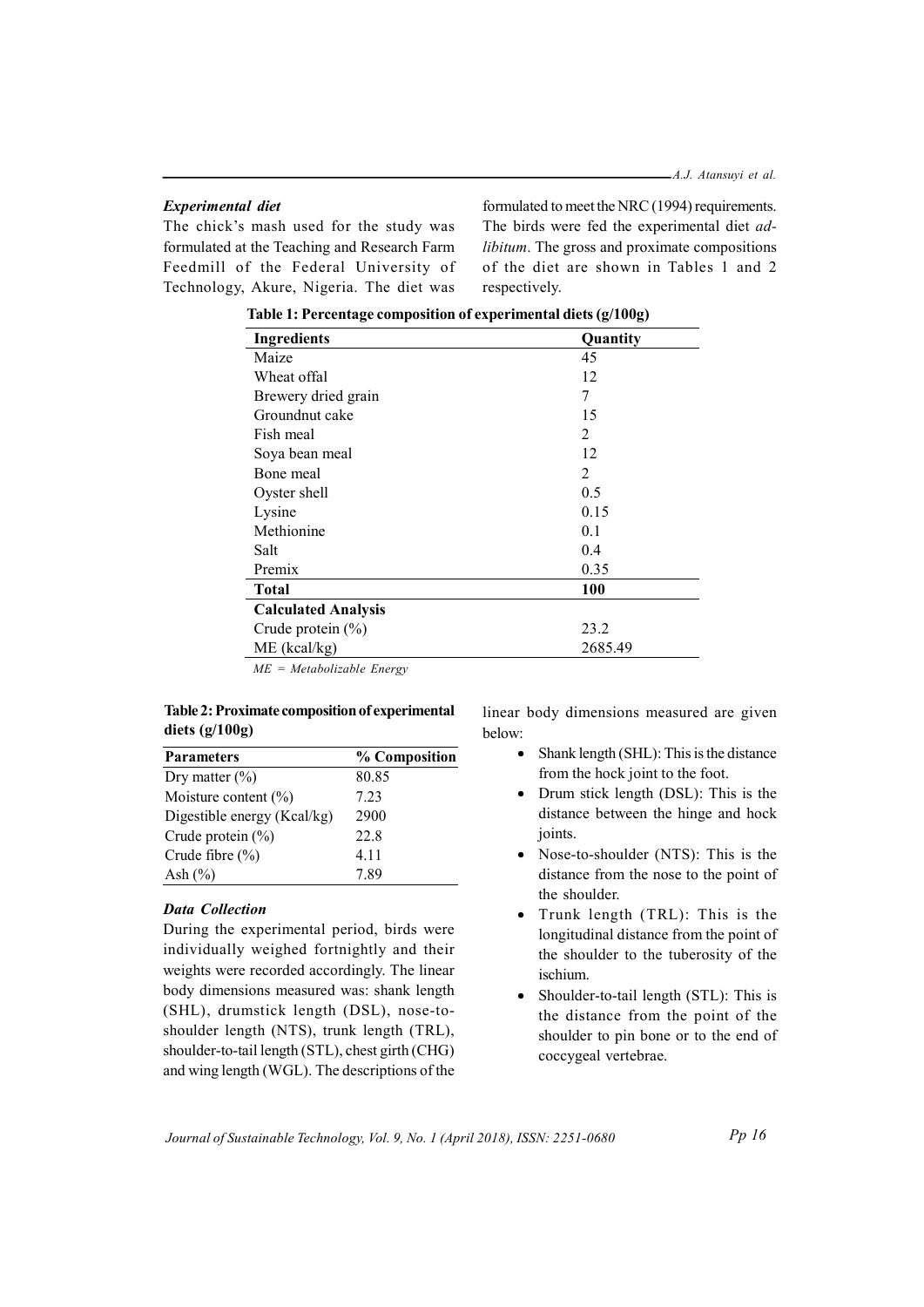- Chest girth (CHG): This is measured as the body circumference just behind the wings.
- Wing length (WGL): This is measured on the dorsal midline to the highest point of the wing.

All measurements were made in the morning before feeding the birds. Each bird was gently restrained in an unforced position before taking any measurement. Body weights were measured using (5kg max.) sensitive weighing scale (g) while the linear body measurements were done with metric measuring tape (cm).

Tables 3 - 6 showed the estimation of body weight in simple linear and quadratic functions fitted for weight-linear body measurements for the chicken genotypes (i.e. normal feather, naked neck, Frizzle feather and Marshall) used for the study at different ages for each genotype. The tables showed the ages, function, standard error (SE), coefficient of determination  $(R^2)$  and level of significance  $(LS)$  where  $R^2$  was used to determine the goodness of fit and accuracy of prediction of each function. The contributions of each of the body linear measurements to live weight gain of the birds at specific ages were as shown in the Tables and were explained using the two functions.

For the normal feather chicken at week 2, shoulder-to-tail length  $(X_5)$  and trunk length  $(X_4)$ had the highest contributions to body weight in quadratic and linear functions respectively. The highest contributions to body weights in linear and quadratic functions at week 4, 6 and 8 were shank length  $(X_1)$  and drumstick length  $(X_2)$ , shank length  $(X_1)$  for both functions and drumstick length  $(X_2)$  and wing length  $(X_7)$ respectively. All functions were significantly different (P < 0.05) across ages except for linear function at week 2 while standard error were generally observed to be very low across ages in this genotypes, the highest of 16.89 value being recorded in linear function for nose-toshoulder  $(X_3)$  at week 8. Coefficients of

#### Statistical analysis

One-way analysis of variance (ANOVA) was used to analyze data generated from the field trial. The regression analysis for body weights and body linear dimensions of the four-chicken genotypes using linear and quadratic functions were carried out using the ANOVA option of SAS version 13.0 statistical package (SAS, 2008). Separation of significant means was carried out using Duncan Multiple Range Test (DMRT) as outlined in the same statistical package at PÂ0.05 probability level.

### **RESULTS**

determination  $(R^2)$  were generally seen to be high across ages in this genotypes and this showed a better goodness of fit and accuracy of prediction for the two functions. However, quadratic function had an advantage over the linear function for this chicken genotype. Week 6 appeared to be the best age at which prediction could be carried out in chickens because the highest R2 value of 81% was recorded at this age for drumstick length  $(X_2)$  and quadratic function.

For the naked neck chicken at week 2, drumstick length  $(X_2)$  had the highest contributions to body weight in linear function while the quadratic function recorded negative (-3.94) value in shoulder-to-tail length  $(X_5)$ . The highest contributions to body weights in linear and quadratic functions at week 4, 6 and 8 were drumstick length  $(X_2)$  for both functions, shank length  $(X_1)$  for both functions and wing length  $(X_7)$  and nose-to-shoulder  $(X_3)$  respectively. All functions were not significantly different (P>0.05) across ages except in drumstick length  $(X_2)$  and chest girth  $(X_6)$  for both functions at week 2, wing length  $(X_7)$  at week 4, and trunk length  $(X_4)$  for linear function at week 8. However, the two functions and all the linear body dimensions were significantly different  $(P<0.05)$  at week 6 in trunk length  $(X_4)$  and noseto-shoulder  $(X_3)$  for both linear and quadratic functions respectively. The standard error (SE)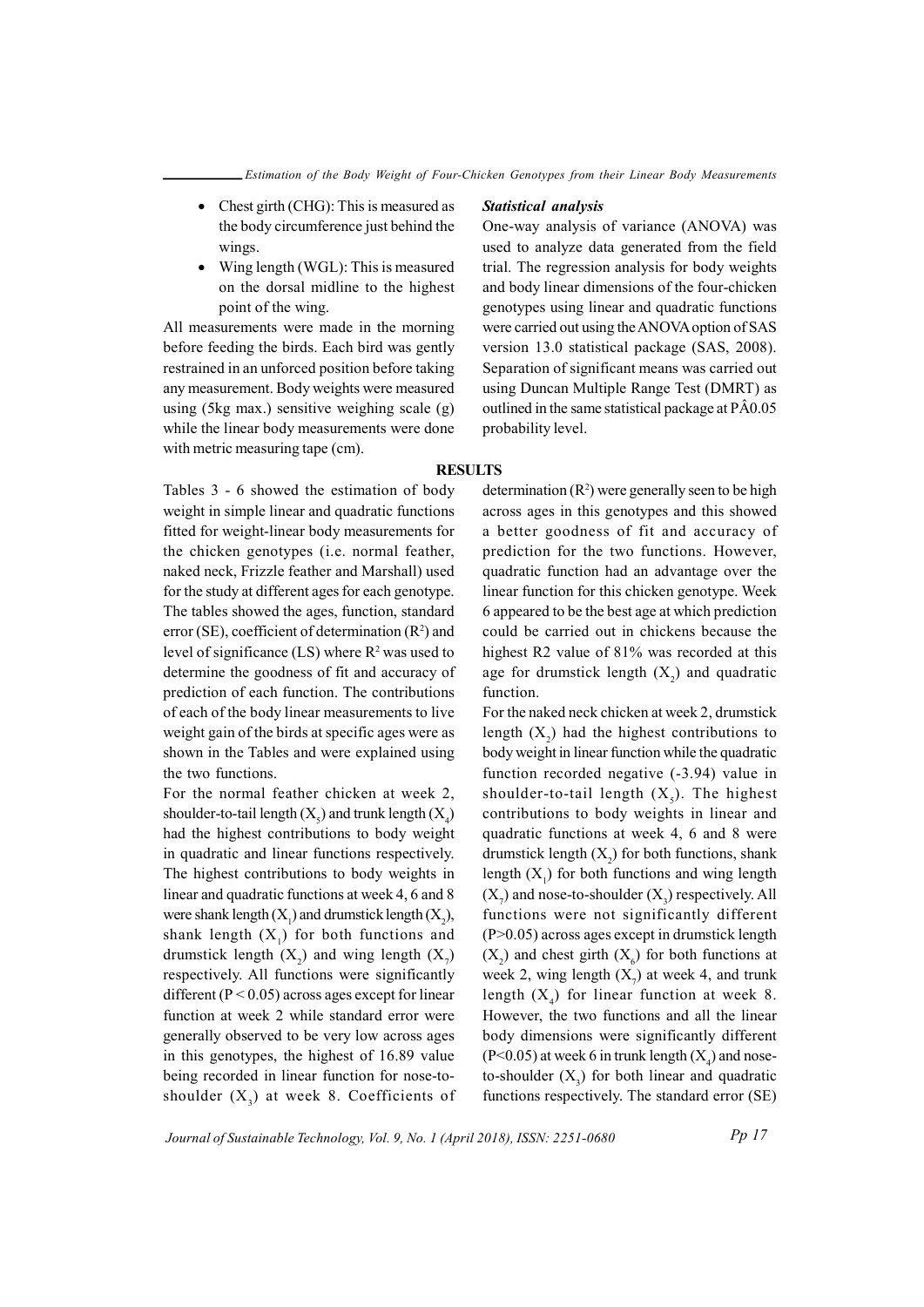were generally observed to be low across ages in this genotypes but were better than that of Normal feather chicken. The highest SE value of 63.79 was recorded in linear function for noseto-shoulder  $(X_3)$  at week 8. Coefficients of determination  $(R^2)$  were generally seen to be lower compared to normal feather chickens across ages in this study and this showed a better goodness of fit and accuracy of prediction for the two functions are better in normal feather chickens than the naked neck. However, quadratic function generally had an advantage over the linear function for this chicken genotype. Week 6 appeared to be the best age at which prediction could be carried out in naked neck chickens because the highest  $R^2$  value of 55% was recorded at this age for shank length  $(X_1)$  with quadratic function. However, nose-toshoulder  $(X_3)$  had the highest contribution to body weight at week 8.

For frizzle feather chicken at week 2, shank length  $(X_1)$  had the highest contributions to body weight for both functions. The highest contributions to body weights in linear and quadratic functions at week 4, 6 and 8 were shank length  $(X_1)$  and nose-to-shoulder  $(X_3)$ , drumstick length  $(X_2)$  and trunk length  $(X_4)$  and nose-to-shoulder  $(X_3)$  for both functions respectively. All functions were significantly different ( $P<0.05$ ) across ages except at week 8 in drumstick length  $(X_2)$  for both functions. The standard errors were generally observed to be low across ages in this genotype. The lowest and highest values of 25.72 and 180.90 were recorded in quadratic function for chest girth  $(X_6)$  and drumstick length  $(X_2)$  at week 8 respectively. Coefficients of determination  $(R^2)$ were generally seen to be high across ages in

#### A.J. Atansuyi et al.

this genotypes and this showed a better goodness of fit and accuracy of prediction for the two functions. However, quadratic function had an advantage over the linear function for this chicken genotype. Week 4 appeared to be the best age at which prediction could be carried out in frizzle feather chickens because of the highest  $\mathbb{R}^2$  value of 92% recorded at this age in shank length  $(X_1)$  and chest girth  $(X_6)$  for linear quadratic functions respectively.

For Marshall Chicken at week 2, shank length  $(X_1)$  had the highest contributions to body weight for both functions. The highest contributions to body weights in linear and quadratic functions at week 4, 6 and 8 were drumstick length  $(X_2)$  and shank length  $(X_1)$ , shank length  $(X_1)$  for both functions and drumstick length  $(X_2)$  and wing length  $(X_7)$ respectively. All functions were not significantly different (P>0.05) across ages except at week 4 where a few parameters for both functions were significantly different (P<0.05). The standard errors were generally observed to be low across ages in this genotype. The highest value of 61.53 was recorded in quadratic function for drumstick length  $(X_2)$  at week 6. Coefficients of determination  $(R^2)$  were generally seen to be relatively low across all ages in this genotypes and this showed a poor goodness of fit and accuracy of prediction for the two functions. However, quadratic function still had an advantage over the linear function for this chicken genotype. Week 6 appeared to be the best age at which prediction could be carried out in Marshall Chickens because the highest R 2 value of 18% was recorded at this age in shank length  $(X_1)$  for the two functions.

#### DISCUSSION

The results on body weights showed an increase in the linear body measurements as the birds matured, indicating a direct positive relationship between body weight and age. The results of growth in linear body dimensions showed an

increase in all body measurements of each strain as growth advances in this study. This result was in agreement with the reports of Sonaiya et al., (1986) that age is a major determinant of growth and physiological development.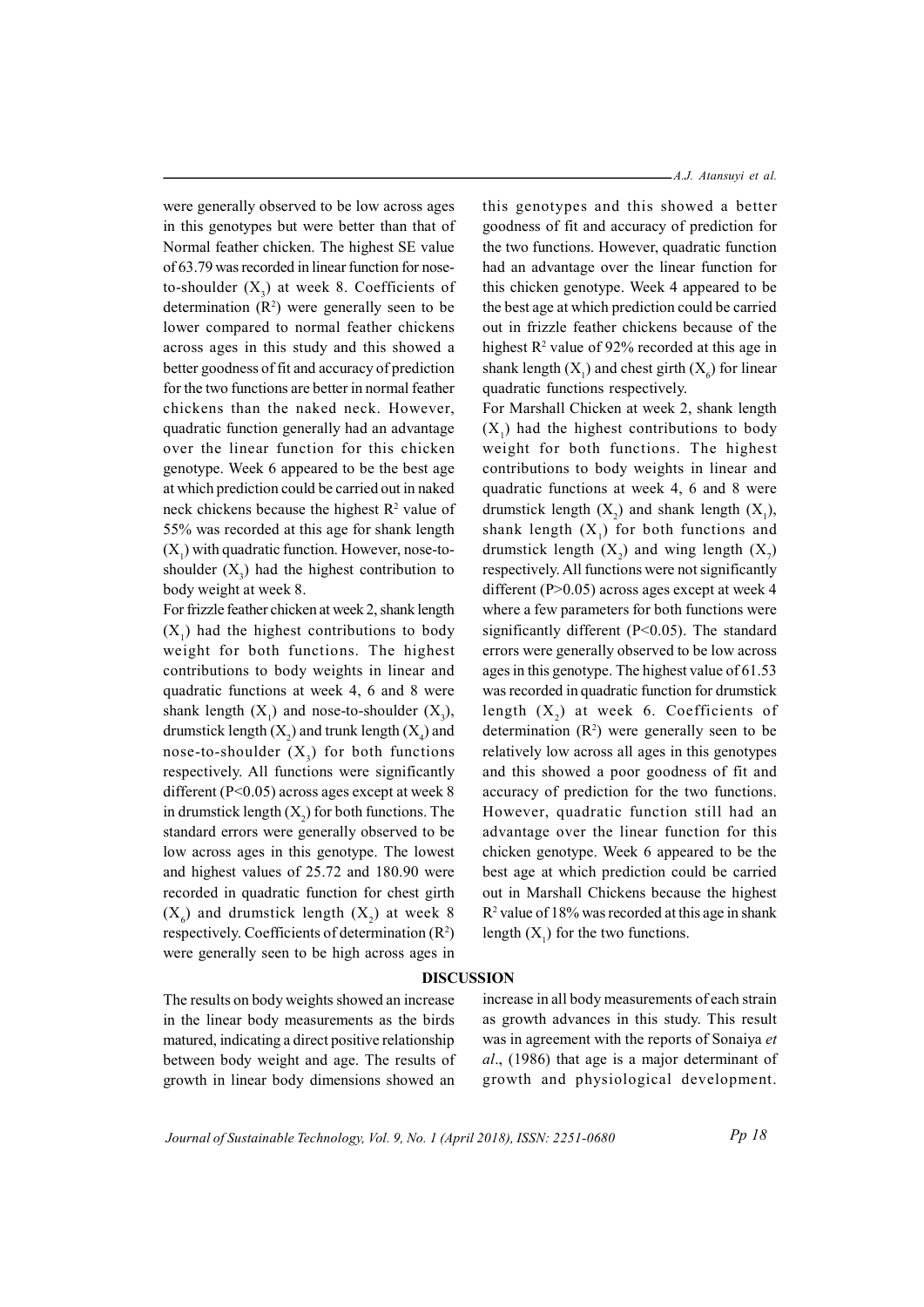Estimation of the Body Weight of Four-Chicken Genotypes from their Linear Body Measurements

|                |                                                                            | $\ddot{\phantom{0}}$<br>$\cdot$ . |           | $\mathbf{\mathcal{L}}$ |
|----------------|----------------------------------------------------------------------------|-----------------------------------|-----------|------------------------|
| Age (wk)       | <b>Function</b>                                                            | SЕ                                | $R^2$ (%) | LS                     |
| 2              | $Y = 103.73 + 0.10x_1$                                                     | 1.15                              | 0.02      | NS                     |
|                | $Y_1 = -106.44 + 67.92x_1 - 2.51x_1^2$                                     | 0.25                              | 0.65      | *                      |
|                | $Y = -20.29 + 26.91x_2$                                                    | 4.48                              | 0.38      | ∗                      |
|                | $Y_1 = -417.33 + 194.40x_2 - 17.42x_2^2$                                   | 4.96                              | 0.49      |                        |
|                | $Y = -57.54 + 17.85x_3$                                                    | 2.9                               | 0.40      |                        |
|                | $Y_1 = -200.55 + 49.89x_3 - 1.78x_3^2$                                     | 1.81                              | 0.41      |                        |
|                | $Y = -108.57 + 28.95x_4$                                                   | 3.09                              | 0.60      |                        |
|                | $Y_1 = -674.02 + 179.75x_4 - 9.98x_4^2$                                    | 2.94                              | 0.67      |                        |
|                | $Y = -107.35 + 26.92x_5$                                                   | 3.12                              | 0.56      |                        |
|                | $Y_1$ = -868.41 + 216.31x <sub>5</sub> - 11.70 x <sub>5</sub> <sup>2</sup> | 2.39                              | 0.69      |                        |
|                | $Y = -78.66 + 16.17x_6$                                                    | 1.73                              | 0.60      |                        |
|                | $Y_1 = -147.73 + 28.91x_6 - 0.58x_6^2$                                     | 0.75                              | 0.60      |                        |
|                | $Y = -35.72 + 16.42x_7$                                                    | 2.56                              | 0.41      | *                      |
|                | $Y_1 = -567.07 + 137.35x_7 - 6.80x_7^2$                                    | 1.19                              | 0.62      | *                      |
| $\overline{4}$ | $Y = -102.53 + 59.09x_1$                                                   | 9.74                              | 0.38      | ÷                      |
|                | $Y_1 = -119.28 + 66.07x_1 - 0.72x_1^2$                                     | 7.63                              | 0.38      | *                      |
|                | $Y = -160.52 + 57.84x_2$                                                   | 6.91                              | 0.54      |                        |
|                | $Y_1 = -413.58 + 138.66x_2 - 6.41x_2^2$                                    | 7.12                              | 0.55      |                        |
|                | $Y = 21.48 + 15.47x_3$                                                     | 3.68                              | 0.23      |                        |
|                | $Y_1$ = 419.08-60.11x <sub>3</sub> +3.52 x <sub>3</sub> <sup>2</sup>       | 1.28                              | 0.32      |                        |
|                | $Y = 32.72 + 16.91x_4$                                                     | 4.07                              | 0.23      |                        |
|                | $Y_1 = -287.26 + 83.01x_4 - 3.37x_4$                                       | 2.22                              | 0.26      |                        |
|                |                                                                            |                                   |           |                        |
|                | $Y = -18.06 + 20.33x_5$                                                    | 3.68                              | 0.34      |                        |
|                | $Y_1$ = -152.24+46.24x <sub>5</sub> -1.23 x <sub>5</sub> <sup>2</sup>      | 1.79                              | 0.35      |                        |
|                | $Y = -150.41 + 25.40x_6$                                                   | 2.84                              | 0.58      |                        |
|                | $Y_1 = -258.79 + 41.30x_6 - 0.58 x_6^2$                                    | 1.46                              | 0.58      |                        |
|                | $Y = -178.33 + 32.43x_7$                                                   | 3.32                              | 0.62      |                        |
|                | $Y_1 = -160.10 + 29.30x_7 + 0.13x_7^2$                                     | 2.28                              | 0.62      | *                      |
| 6              | $Y = -229.78 + 91.98x_1$                                                   | 12.1                              | 0.50      | ÷                      |
|                | $Y_1$ = -1694.04+541.67x <sub>1</sub> -34.25 x <sub>1</sub> <sup>2</sup>   | 8.71                              | 0.61      | $\ast$                 |
|                | $Y = -380.10 + 91.18x_2$                                                   | 6.2                               | 0.79      | **                     |
|                | $Y_1 = 59.99 - 23.09x_2 + 7.33x_2^2$                                       | 3.71                              | 0.81      | **                     |
|                | $Y = -299.49 + 47.90x_3$                                                   | 10.9                              | 0.25      |                        |
|                | $Y_1$ = -2516.73+372.73x <sub>3</sub> -11.85 x <sub>3</sub> <sup>2</sup>   | 7.82                              | 0.28      |                        |
|                | $Y = -315.05 + 48.57x_4$                                                   | 6.39                              | 0.50      |                        |
|                | $Y_1$ = -973.06+143.04x <sub>4</sub> -3.37 x <sub>4</sub> <sup>2</sup>     | 4.56                              | 0.50      |                        |
|                | $Y = -167.54 + 35.38x_5$                                                   | 6.48                              | 0.34      |                        |
|                | $Y_1$ = -3541.63+477.86x <sub>5</sub> -14.41 x <sub>5</sub> <sup>2</sup>   | 3.39                              | 0.50      |                        |
|                | $Y = -249.90 + 37.34x_6$                                                   | 3.85                              | 0.62      |                        |
|                | $Y_1 = -367.42 + 57.90x_6 - 0.45x_6^2$                                     | 1.68                              | 0.62      |                        |
|                | $Y = -36.99 + 27.74x_7$                                                    | 7.3                               | 0.20      | *                      |
|                | $Y_1$ = -1580.60+243.19x <sub>7</sub> -7.46 x <sub>7</sub> <sup>2</sup>    | 3.15                              | 0.27      | *                      |
| 8              | $Y = -220.12 + 100.29x_1$                                                  | 9.1                               | 0.68      | *                      |
|                | $Y_1$ = 135.74+11.13x <sub>1</sub> +5.49 x <sub>1</sub> <sup>2</sup>       | 6.19                              | 0.68      | $\ast$                 |
|                | $Y = -429.80 + 104.72x_2$                                                  | 8.23                              |           | **                     |
|                |                                                                            |                                   | 0.74      | **                     |
|                | $Y_1 = -91.10 + 32.85x_2 + 3.77x_2^2$                                      | 4.57                              | 0.74      | $\ast$                 |
|                | $Y = -639.00 + 81.73x_3$                                                   | 16.89                             | 0.29      |                        |
|                | $Y_1$ = -2319.91+308.40x <sub>3</sub> -7.62 x <sub>3</sub> <sup>2</sup>    | 10.31                             | 0.29      | $\ast$                 |
|                | $Y = -242.51 + 50.44x_4$                                                   | 8.39                              | 0.38      |                        |
|                | $Y_1$ = -2390.13+311.08x <sub>4</sub> -7.83 x <sub>4</sub> <sup>2</sup>    | 3.97                              | 0.42      | *                      |
|                | $Y = -354.08 + 53.59x_5$                                                   | 7.65                              | 0.46      | *                      |
|                | $Y_1 = -2545.23 + 304.28x_5 - 7.11x_5^2$                                   | 3.67                              | 0.49      | *                      |
|                | $Y = -535.76 + 55.68x_6$                                                   | 5.09                              | 0.67      | *                      |
|                | $Y_1 = -199.89 + 22.08x_6 + 0.83 x_6^2$                                    | 1.8                               | 0.67      | *                      |
|                | $Y = -463.96 + 63.16x_7$                                                   | 11.9                              | 0.33      | $\ast$                 |
|                | $Y_1 = -2677.79 + 331.70x_7 - 8.10x_7^2$                                   | 4.65                              | 0.36      | *                      |

Table 3: Estimate of body weight in simple linear and quadratic functions fitted for weightlinear body measurements for Normal Feather chicken genotype at different ages

Wk = week, Y = body weight (linear function), Y<sub>1</sub> = body weight (quadratic function), SE = standard error, R<sup>2</sup> = coefficient of determination, LS = level of significance, NS = not significant (P > 0.05), \* = significantly different (P < 0.05), \*\* = highly significant (P < 0.01),  $X_i$  $_5$ shank length (SHL),  $X_2$  = drumstick length (DSL),  $X_3$  = nose-to-shoulder (NTS),  $X_4$  = trunk length (TRL),  $X_5$  = shoulder-to-tail length (STL),  $X_{6}$  = chest girth (CHG) and  $X_{7}$  = wing length (WGL).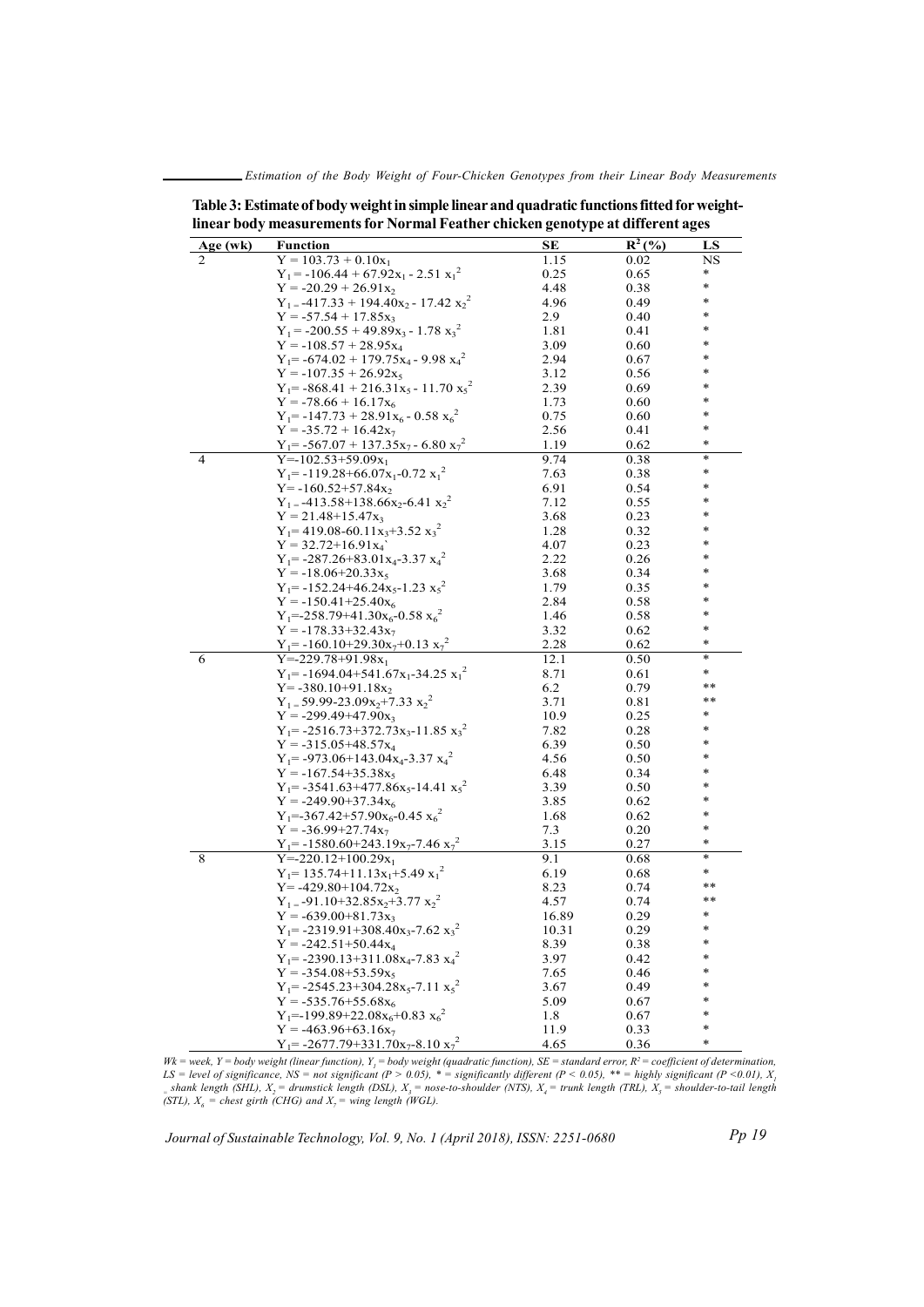| Age (wk)       | <b>Function</b>                                                            | <b>SE</b> | $R^2($ %) | LS          |
|----------------|----------------------------------------------------------------------------|-----------|-----------|-------------|
| $\overline{c}$ | $Y = 47.34 + 5.36x_1$                                                      | 3.26      | 0.04      | NS          |
|                | $Y_1 = 155.02 - 51.18x_1 + 7.34x_1^2$                                      | 7.24      | 0.06      | NS          |
|                | $Y = 14.58 + 10.82x_2$                                                     | 2.70      | 0.21      |             |
|                | $Y_1 = 284.67 - 103.30x_2 + 11.94 x_2^2$                                   | 4.86      | 0.29      | $\ast$      |
|                | $Y = 31.21 + 4.10x_3$                                                      | 1.83      | 0.08      | NS          |
|                | $Y_1$ = 193.55-30.85 $x_3$ + 1.87 $x_3$ <sup>2</sup>                       | 1.73      | 0.10      | NS          |
|                | $Y = 48.47 + 2.29x_4$                                                      | 1.93      | 0.02      | NS          |
|                | $Y_1$ = 154.51-23.38x <sub>4</sub> +1.54 x <sub>4</sub> <sup>2</sup>       | 2.47      | 0.03      | NS          |
|                | $Y = 50.58 + 1.91x_5$                                                      | 1.67      | 0.02      | NS          |
|                | $Y_1$ = 76.61-3.94x <sub>5</sub> +0.33 x <sub>5</sub> <sup>2</sup>         | 1.65      | 0.02      | NS          |
|                | $Y = 0.93 + 5.62x_6$                                                       | 1.50      | 0.19      | $\ast$      |
|                | $Y_1 = 121.66 - 14.09x_6 + 0.80x_6^2$                                      | 1.39      | 0.20      | $\ast$      |
|                | $Y = 90.81 - 2.71x_7$                                                      | 1.58      | 0.05      | NS          |
|                | $Y_1 = 227.10 - 36.02x_7 + 2.00x_7^2$                                      | 12.48     | 0.08      | NS          |
| $\overline{4}$ | $Y=109.72+6.25x_1$                                                         | 7.58      | 0.01      | NS          |
|                | $Y_1$ = 122.25+1.51x <sub>1</sub> +0.44 x <sub>1</sub> <sup>2</sup>        | 9.54      | 0.01      | NS          |
|                |                                                                            |           | 0.03      | NS          |
|                | $Y = 86.77 + 8.69x_2$                                                      | 6.71      |           |             |
|                | $Y_1 = -460.62 + 179.60x_2 - 13.24x_2^2$                                   | 14.53     | 0.04      | NS          |
|                | $Y = 85.00 + 5.15x_3$                                                      | 2.81      | 0.05      | NS          |
|                | $Y_1$ = 199.32-16.88x <sub>3</sub> +1.04 x <sub>3</sub> <sup>2</sup>       | 1.24      | 0.07      | NS          |
|                | $Y = 105.50 + 3.28x_4$                                                     | 4.34      | 0.01      | NS          |
|                | $Y_1$ = -154.95+48.42x <sub>4</sub> -1.95 x <sub>4</sub> <sup>2</sup>      | 3.93      | 0.01      | NS          |
|                | $Y = 96.91 + 3.76x_5$                                                      | 4.12      | 0.01      | NS          |
|                | $Y_1 = -448.50 + 92.95x5 - 3.63 x_5^2$                                     | 3.71      | 0.03      | NS          |
|                | $Y = 99.97 + 3.13x_6$                                                      | 2.88      | 0.02      | NS          |
|                | $Y_1 = -41.91 + 23.47x_6 - 0.72 x_6^2$                                     | 1.46      | 0.02      | NS          |
|                | $Y = 232.91 - 7.36x_7$                                                     | 3.17      | 0.08      | NS          |
|                | $Y_1$ = 597.23-65.51x <sub>7</sub> +2.30 x <sub>7</sub> <sup>2</sup>       | 1.83      | 0.11      | $_{\rm NS}$ |
| 6              | $Y = -13.64 + 63.28x_1$                                                    | 15.37     | 0.24      | $\ast$      |
|                | $Y_1 = -699.26 + 261.99x_1 - 14.29x_1^2$                                   | 20.34     | 0.26      | *           |
|                | $Y = -44.47 + 54.67x_2$                                                    | 12.23     | 0.28      | *           |
|                | $Y_1 = 1178.72 - 229.95x_2 + 16.43 x_2^2$                                  | 15.08     | 0.29      | $\ast$      |
|                | $Y = -46.39 + 33.93x_3$                                                    | 7.07      | 0.36      |             |
|                | $Y_1$ = 1518.14-193.64x <sub>3</sub> +8.21 x <sub>3</sub> <sup>2</sup>     | 3.19      | 0.05      | NS          |
|                | $Y = 273.16 + 10.77x_4$                                                    | 6.50      | 0.07      | NS          |
|                | $Y_1 = -973.06 + 143.04x_4 - 3.37x_4^2$                                    | 4.93      | 0.22      | *           |
|                | $Y = -97.65 + 34.42x_5$                                                    | 8.50      | 0.25      | $\ast$      |
|                | $Y_1$ = -351.63+47.86x <sub>5</sub> -10.41 x <sub>5</sub> <sup>2</sup>     | 7.99      | 0.47      | *           |
|                | $Y = -31.67 + 25.60x_6$                                                    | 3.57      | 0.50      | *           |
|                | $Y_1 = -37.42 + 57.90x_6 - 0.45 x_6^2$                                     | 2.08      | 0.50      | $\ast$      |
|                | $Y = -487.94 + 62.62x_7$                                                   | 8.26      | 0.50      | $\ast$      |
|                | $Y_1$ = -1680.60+245.19x <sub>7</sub> -7.46 x <sub>7</sub> <sup>2</sup>    | 7.12      | 0.55      | $\ast$      |
| 8              | $Y=435.60+50.21x_1$                                                        | 11.13     | 0.01      | $_{\rm NS}$ |
|                | $Y_1$ = -1516.36+460.73x <sub>1</sub> -21.32 x <sub>1</sub> <sup>2</sup>   |           | 0.01      | NS          |
|                |                                                                            | 61.33     |           |             |
|                | $Y = -272.61 + 107.28x_2$                                                  | 10.69     | 0.02      | NS          |
|                | $Y_1 = -3378.07 + 682.20x_2 - 26.32x_2^2$                                  | 50.10     | 0.02      | NS          |
|                | $Y = -291.52 + 75.52x_3$                                                   | 10.19     | 0.01      | NS          |
|                | $Y_1$ = -10492.00+1350.59x <sub>3</sub> -39.64 x <sub>3</sub> <sup>2</sup> | 63.79     | 0.02      | NS          |
|                | $Y = -1278.22 + 117.33x_4$                                                 | 58.81     | 0.06      | NS          |
|                | $Y_1$ = -80.96-12.16x <sub>4</sub> +3.46 x <sub>4</sub> <sup>2</sup>       | 22.52     | 0.06      | NS          |
|                | $Y = -1026.61 + 98.01x_5$                                                  | 53.58     | 0.05      | NS          |
|                | $Y_1$ = -3156.99+313.03x <sub>5</sub> -5.36 x <sub>5</sub> <sup>2</sup>    | 19.38     | 0.06      | NS          |
|                | $Y = -1240.11 + 93.64x_6$                                                  | 61.10     | 0.04      | NS          |
|                | $Y_1 = -3552.92 + 299.15x_6 - 4.53 x_6^2$                                  | 16.75     | 0.04      | NS          |
|                | $Y = -1342.78 + 124.85x_7$                                                 | 10.20     | 0.02      | NS          |
|                | $Y_1 = -2179.82 + 221.00x_7 - 2.75x_7^2$                                   | 46.96     | 0.02      | NS          |

Table 4: Estimate of body weight in simple linear and quadratic functions fitted for weightlinear body measurements for naked neck genotype at different ages

Wk = week, Y = body weight (linear function), Y<sub>1</sub> = body weight (quadratic function), SE = standard error, R<sup>2</sup> = coefficient of<br>determination, LS = level of significance, NS = not significant (P > 0.05), \* = significant significant (P <0.01),  $X_{_I}$  = shank length (SHL),  $X_{_2}$  = drumstick length (DSL),  $X_{_3}$  = nose-to-shoulder (NTS),  $X_{_4}$  = trunk length (TRL),  $X<sub>5</sub>$  = shoulder-to-tail length (STL),  $X<sub>6</sub>$  = chest girth (CHG) and  $X<sub>7</sub>$  = wing length (WGL).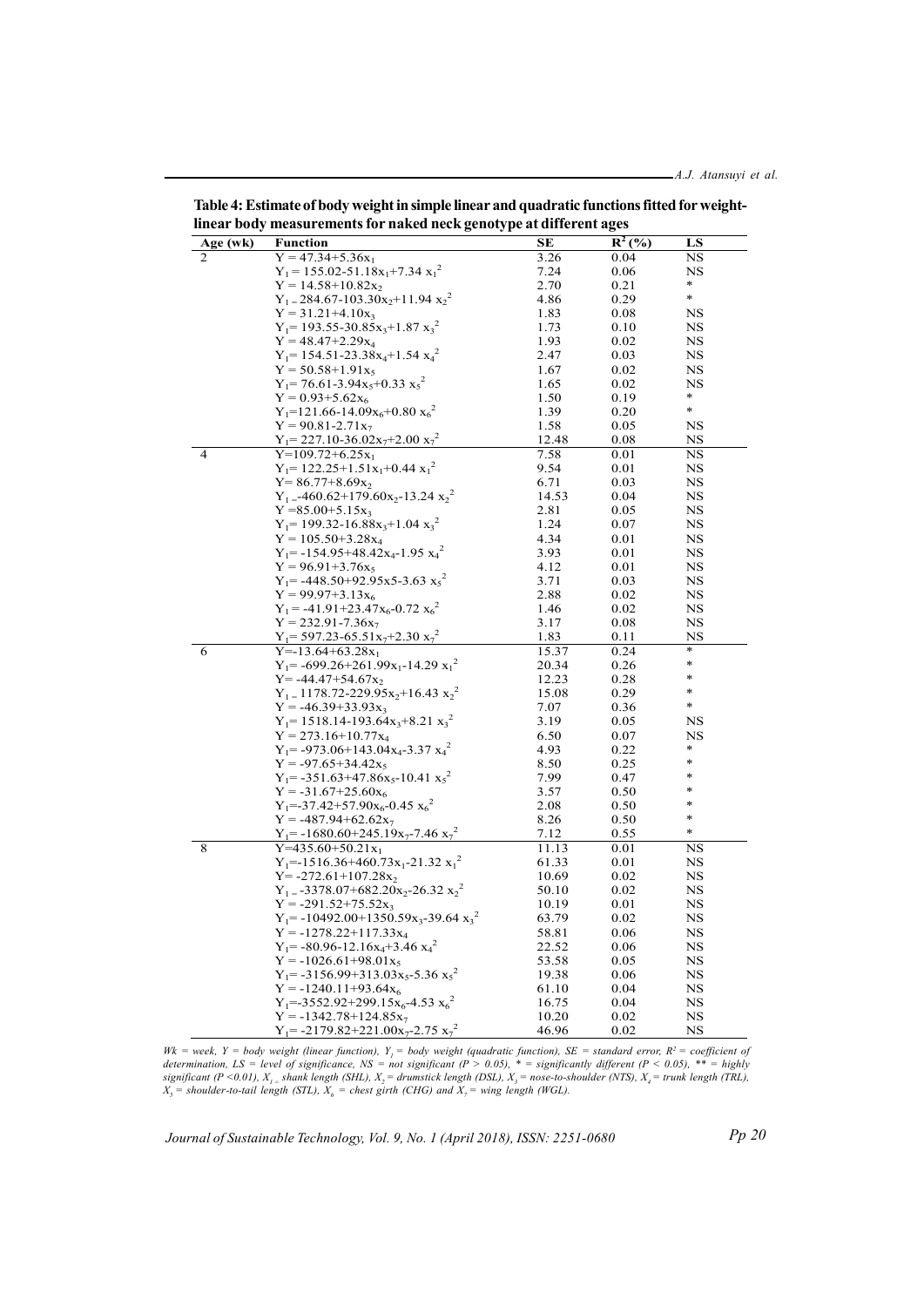Estimation of the Body Weight of Four-Chicken Genotypes from their Linear Body Measurements

| Age (wk)       | <b>Function</b>                                                             | SЕ     | $R^2$ (%) | LS     |
|----------------|-----------------------------------------------------------------------------|--------|-----------|--------|
| 2              | $Y = -116.55 + 58.35x_1$                                                    | 16.80  | 0.52      | **     |
|                | $Y_1 = -725.01 + 347.88x_1 - 33.88x_1^2$                                    | 15.70  | 0.67      | $***$  |
|                | $Y = -103.91 + 45.58x_2$                                                    | 10.39  | 0.64      | $* *$  |
|                | $Y_1 = -475.28 + 201.55x_2 - 15.91x_2^2$                                    | 13.25  | 0.68      | $***$  |
|                | $Y = -309.89 + 52.68x_3$                                                    | 9.42   | 0.74      | **     |
|                | $Y_1 = -305.81 + 51.67x_3 + 0.06x_3^2$                                      | 14.49  | 0.74      | $***$  |
|                | $Y = -242.66 + 41.86x_4$                                                    | 10.24  | 0.60      | **     |
|                | $Y_1$ = -1116.90+242.41x <sub>4</sub> -11.40 x <sub>4</sub> <sup>2</sup>    | 11.65  | 0.64      | $***$  |
|                | $Y = -246.84 + 39.46x_5$                                                    | 8.09   | 0.68      | *      |
|                | $Y_1 = -1009.19 + 202.85x_5 - 8.67x_5^2$                                    | 8.25   | 0.72      | $* *$  |
|                | $Y = -133.60 + 23.94x_6$                                                    | 3.26   | 0.83      | *      |
|                | $Y_1 = 136.08 - 29.83x_6 + 2.60 x_6^2$                                      | 2.78   | 0.84      | *      |
|                | $Y = 5.59 + 16.84x_7$                                                       | 7.82   | 0.30      | $***$  |
|                | $Y_1 = -415.36 + 137.56x_7 - 8.31x_7^2$                                     | 5.68   | 0.42      | $\ast$ |
| $\overline{4}$ | $Y = -405.58 + 121.32x_1$                                                   | 11.72  | 0.91      | $\ast$ |
|                |                                                                             |        | 0.92      | $\ast$ |
|                | $Y_1 = 239.55 - 126.02x_1 + 23.09x_1^2$                                     | 16.81  |           | *      |
|                | $Y = -569.79 + 116.52x_2$                                                   | 15.18  | 0.84      | *      |
|                | $Y_1 = 750.52 - 271.46x_2 + 28.02 x_2^2$                                    | 21.56  | 0.87      | $* *$  |
|                | $Y = -533.29 + 74.41x_3$                                                    | 16.50  | 0.65      |        |
|                | $Y_1 = -1621.05 + 282.24x_3 - 9.81x_3^2$                                    | 18.48  | 0.66      | $***$  |
|                | $Y = -493.46 + 62.96x_4$                                                    | 13.58  | 0.66      | $***$  |
|                | $Y_1 = -1180.11 + 177.01x_4 - 4.68x_4^2$                                    | 12.06  | 0.67      | $***$  |
|                | $Y = -516.81 + 61.20x_5$                                                    | 10.88  | 0.74      | $* *$  |
|                | $Y_1 = -1158.58 + 162.25x_5 - 3.93x_5$                                      | 8.21   | 0.75      | $***$  |
|                | $Y = -361.30 + 47.12x_6$                                                    | 4.30   | 0.92      | *      |
|                | $Y_1 = 83.47 - 23.47x_6 + 2.72 x_6^2$                                       | 2.85   | 0.92      | $\ast$ |
|                | $Y = -287.48 + 53.92x_7$                                                    | 8.64   | 0.78      | $\ast$ |
|                | $Y_1$ = 433.97-103.43x <sub>7</sub> +8.21 x <sub>7</sub> <sup>2</sup>       | 6.78   | 0.81      | $***$  |
| 6              | $Y=429.57-0.48x_1$                                                          | 0.59   | 0.06      | NS     |
|                | $Y_1 = -1131.95 + 204.26x_1 - 0.70x_1^2$                                    | 0.10   | 0.84      | $***$  |
|                | $Y = -649.96 + 114.11x_2$                                                   | 31.06  | 0.55      | $***$  |
|                | $Y_1 = 687.19 - 186.41x_2 + 16.67x_2^2$                                     | 31.90  | 0.56      | $* *$  |
|                | $Y = -474.65 + 69.89x_3$                                                    | 21.71  | 0.49      | **     |
|                | $Y_1 = 2281.60 - 407.87x_3 + 20.25 x_3^2$                                   | 13.80  | 0.58      | **     |
|                | $Y = -1181.56 + 110.98x_4$                                                  | 30.35  | 0.55      | $***$  |
|                |                                                                             |        |           | $* *$  |
|                | $Y_1 = -54.08.17 + 709.24x_4 - 21.06x_4^2$                                  | 31.63  | 0.57      | $***$  |
|                | $Y = -1321.12 + 110.41x_5$                                                  | 28.15  | 0.58      | **     |
|                | $Y_1$ = -2379.57+248.35x <sub>5</sub> -4.47 x <sub>5</sub> <sup>2</sup>     | 25.75  | 0.58      |        |
|                | $Y = -1046.64 + 83.20x_6$                                                   | 21.33  | 0.58      | $***$  |
|                | $Y_1 = -5145.79 + 554.10x_6 - 13.49 x_6^2$                                  | 14.07  | 0.62      | **     |
|                | $Y = 272.88 + 9.69x_7$                                                      | 39.80  | 0.01      | NS     |
|                | $Y_1$ = -9831.52+1314.64x <sub>7</sub> -41.78 x <sub>7</sub> <sup>2</sup>   | 19.07  | 0.33      | $***$  |
| 8              | Y=-1136.34+192.39 $x_1$                                                     | 91.49  | 0.29      | $\ast$ |
|                | $Y_1$ = -16591.00+3305.85x <sub>1</sub> -155.93 x <sub>1</sub> <sup>2</sup> | 69.50  | 0.53      | $***$  |
|                | $Y = -329.67 + 94.80x_2$                                                    | 110.20 | 0.06      | NS     |
|                | $Y_1 = -2988.79 + 543.32x_2 - 18.84x_2^2$                                   | 180.90 | 0.06      | NS     |
|                | $Y = -2169.36 + 207.80x_3$                                                  | 82.97  | 0.36      | **     |
|                | $Y_1$ = -62227.00+8727.75x <sub>3</sub> -301.24 x <sub>3</sub> <sup>2</sup> | 105.60 | 0.65      | $***$  |
|                | $Y = -1843.97 + 163.10x_4$                                                  | 63.08  | 0.38      | $***$  |
|                | $Y_1$ = -9183.83+1091.24x <sub>4</sub> -29.27 x <sub>4</sub> <sup>2</sup>   | 63.70  | 0.39      | $* *$  |
|                | $Y = -2206.76 + 172.76x_5$                                                  |        | 0.45      | $* *$  |
|                |                                                                             | 58.06  |           | $***$  |
|                | $Y_1$ = -13808+1540.72x <sub>5</sub> -40.16 x <sub>5</sub> <sup>2</sup>     | 45.74  | 0.49      | $***$  |
|                | $Y = -1564.39 + 112.27x_6$                                                  | 44.82  | 0.36      | $***$  |
|                | $Y_1 = -21047.00 + 2005.38x_6 - 45.76x_6^2$                                 | 25.72  | 0.52      |        |
|                | $Y = -2286.95 + 192.16x_7$                                                  | 62.78  | 0.46      | $* *$  |
|                | $Y_1$ = -21010.00+2582.19x <sub>7</sub> -75.98 x <sub>7</sub> <sup>2</sup>  | 68.63  | 0.52      | $***$  |

Table 5: Estimate of body weight in simple linear and quadratic functions fitted for weightlinear body measurements for frizzle feather genotype at different ages

Wk = week, Y = body weight (linear function), Y<sub>1</sub> = body weight (quadratic function), SE = standard error, R<sup>2</sup> = coefficient of determination, LS = level of significance, NS = not significant (P > 0.05), \* = significantly different (P < 0.05), \*\* = highly significant (P < 0.01),  $X_i$  $_5$  shank length (SHL),  $X_2$  = drumstick length (DSL),  $X_3$  = nose-to-shoulder (NTS),  $X_4$  = trunk length (TRL),  $X_5$  = shoulder-to-tail length (STL),  $X_{\delta}$  = chest girth (CHG) and  $X_{\gamma}$  = wing length (WGL).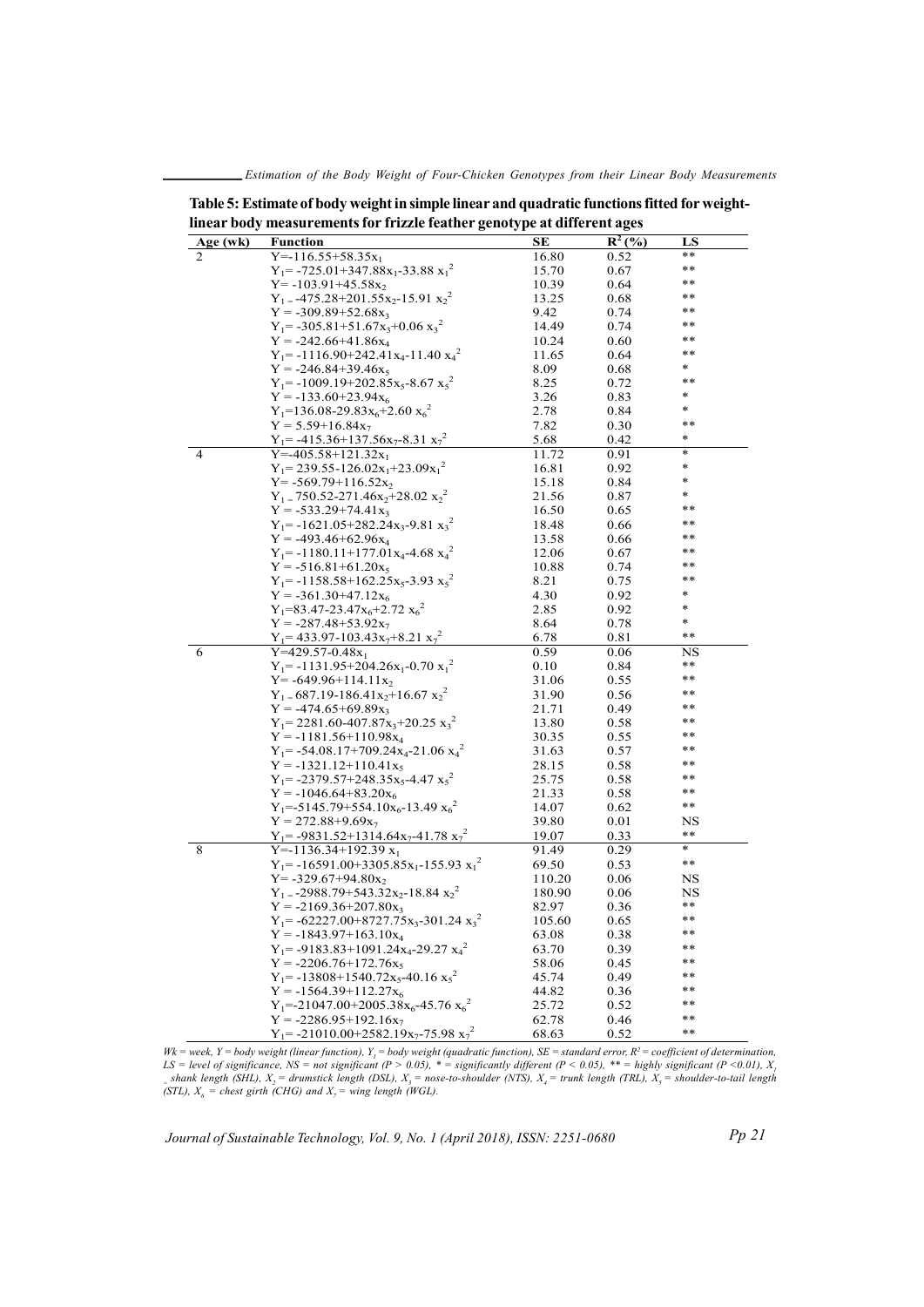| $\cdots$ |                                                                          |               |           |             |
|----------|--------------------------------------------------------------------------|---------------|-----------|-------------|
| Age (wk) | <b>Function</b>                                                          | SЕ            | $R^2$ (%) | LS          |
| 2        | $Y = -41.41 + 49.58x_1$                                                  | 10.27         | 0.29      | *           |
|          | $Y_1 = -163.23 + 299.20x_1 - 27.07 x_1^2$                                | 24.83         | 0.30      | $\ast$      |
|          | $Y = 170.92 + 2.72x_2$                                                   | 2.55          | 0.02      | NS          |
|          | $Y_1 = 131.27 + 13.67x_2 - 0.70x_2^2$                                    | 1.65          | 0.02      | NS          |
|          | $Y = 125.34 + 6.17x_3$                                                   | 2.53          | 0.09      | NS          |
|          | $Y_1 = 25.16 + 24.88x_3 - 0.85x_3^2$                                     | 1.15          | 0.10      | *           |
|          | $Y = 136.83 + 5.06x_4$                                                   | 2.58          | 0.06      | NS          |
|          | $Y_1$ = 122.45+7.55 $x_4$ -0.10 $x_4^2$                                  | 0.99          | 0.06      | NS          |
|          | $Y = 136.40 + 4.58x_5$                                                   | 2.22          | 0.07      | NS          |
|          | $Y_1 = 162.79 + 0.27x_5 + 0.17x_5^2$                                     | 0.91          | 0.07      | NS          |
|          | $Y = 129.82 + 4.38x_6$                                                   | 1.62          | 0.11      | **          |
|          | $Y_1$ =174.55-1.97x <sub>6</sub> -0.22 x <sub>6</sub> <sup>2</sup>       | 0.29          | 0.12      | **          |
|          | $Y = 132.62 + 5.47x_7$                                                   | 2.50          | 0.08      | NS          |
|          | $Y_1 = 251.10 - 15.69x_7 + 0.90x_7$                                      | 1.02          | 0.09      | NS          |
| 4        | $Y=396.37+0.48x_1$                                                       | 0.85          | 0.01      | $_{\rm NS}$ |
|          | $Y_1$ = -104.18+86.46x <sub>1</sub> -0.86 x <sub>1</sub> <sup>2</sup>    | 0.26          | 0.16      | $\ast$      |
|          |                                                                          |               |           | *           |
|          | $Y = -51.30 + 61.45x_2$                                                  | 19.63         | 0.14      | $\ast$      |
|          | $Y_1 = 1342.06 - 317.54x_2 + 25.67x_2^2$                                 | 19.83         | 0.17      |             |
|          | $Y = 292.25 + 8.15x_3$                                                   | 7.27          | 0.02      | NS          |
|          | $Y_1$ = 768.71-71.53x <sub>3</sub> +3.27 x <sub>3</sub> <sup>2</sup>     | 2.22          | 0.06      | NS          |
|          | $Y = 110.73 + 21.40x_4$                                                  | 7.54          | 0.12      | *           |
|          | $Y_1 = 401.97 - 23.58x_4 + 1.72x_4^2$                                    | 5.13          | 0.12      | *           |
|          | $Y = 124.59 + 19.22x_5$                                                  | 7.00          | 0.11      | *           |
|          | $Y_1$ = 453.60-28.42x <sub>5</sub> +1.71 x <sub>5</sub> <sup>2</sup>     | 4.39          | 0.12      | *           |
|          | $Y = 36.18 + 21.30x_6$                                                   | 6.21          | 0.17      | *           |
|          | $Y_1 = 1500.41 - 157.23x_6 + 5.40x_6^2$                                  | 2.53          | 0.23      | *           |
|          | $Y = -48.45 + 33.58x_7$                                                  | 10.05         | 0.16      | *           |
|          | $Y_1 = 828.32 - 99.36x_7 + 5.02 x_7^2$                                   | 8.84          | 0.17      | $\ast$      |
| 6        | $Y = -229.78 + 91.98x_1$                                                 | 38.5          | 0.04      | NS          |
|          | $Y_1$ = -1694.04+541.67x <sub>1</sub> -34.25 x <sub>1</sub> <sup>2</sup> | 56.00         | 0.04      | NS          |
|          | $Y = -380.10 + 91.18x_2$                                                 | 37.89         | 0.01      | NS          |
|          | $Y_1 = 59.99 - 23.09x_2 + 7.33x_2^2$                                     | 61.53         | 0.02      | NS          |
|          | $Y = -299.49 + 47.90x_3$                                                 | 20.38         | 0.07      | NS          |
|          | $Y_1 = -2516.73 + 372.73x_3 - 11.85x_3^2$                                | 15.28         | 0.18      | *           |
|          | $Y = -315.05 + 48.57x_4$                                                 | 13.80         | 0.01      | NS          |
|          | $Y_1 = -973.06 + 143.04x_4 - 3.37x_4^2$                                  | 8.22          | 0.01      | NS.         |
|          | $Y = -167.54 + 35.38x_5$                                                 | 10.72         | 0.03      | NS.         |
|          | $Y_1 = -3541.63 + 477.86x_5 - 14.41x_5$                                  | 1.99          | 0.03      | NS          |
|          | $Y = -249.90 + 37.34x_6$                                                 | 14.23         | 0.01      | NS          |
|          | $Y_1 = -367.42 + 57.90x_6 - 0.45x_6^2$                                   |               | 0.02      | NS          |
|          |                                                                          | 6.60<br>25.85 |           | NS          |
|          | $Y = -36.99 + 27.74x_7$                                                  |               | 0.01      |             |
|          | $Y_1$ = -1580.60+243.19x <sub>7</sub> -7.46 x <sub>7</sub> <sup>2</sup>  | 18.12         | 0.02      | NS          |
| 8        | $Y = -220.12 + 100.29x_1$                                                | 54.69         | 0.01      | NS          |
|          | $Y_1$ = 135.74+11.13x <sub>1</sub> +5.49 x <sub>1</sub> <sup>2</sup>     | 82.92         | 0.01      | NS.         |
|          | $Y = -429.80 + 104.72x_2$                                                | 34.92         | 0.01      | NS          |
|          | $Y_1 = -91.10 + 32.85x_2 + 3.77x_2^2$                                    | 29.67         | 0.08      | NS          |
|          | $Y = -639.00 + 81.73x_3$                                                 | 22.68         | 0.03      | NS          |
|          | $Y_1 = -2319.91 + 308.40x_3 - 7.62x_3^2$                                 | 13.18         | 0.05      | NS.         |
|          | $Y = -242.51 + 50.44x_4$                                                 | 16.33         | 0.02      | NS          |
|          | $Y_1 = -2390.13 + 311.08x_4 - 7.83x_4^2$                                 | 6.61          | 0.02      | NS          |
|          | $Y = -354.08 + 53.59x_5$                                                 | 16.87         | 0.02      | NS          |
|          | $Y_1 = -2545.23 + 304.28x_5 - 7.11x_5^2$                                 | 5.63          | 0.03      | NS          |
|          | $Y = -535.76 + 55.68x_6$                                                 | 13.21         | 0.04      | NS          |
|          | $Y_1 = -199.89 + 22.08x_6 + 0.83 x_6^2$                                  | 2.72          | 0.04      | NS          |
|          | $Y = -463.96 + 63.16x_7$                                                 | 20.38         | 0.01      | NS          |
|          | $Y_1 = -2677.79 + 331.70x_7 - 8.10x_7^2$                                 | 9.39          | 0.01      | NS          |
|          |                                                                          |               |           |             |

Table 6: Estimate of body weight in simple linear and quadratic functions fitted for weightlinear body measurements of Marshall chicken genotype at different ages

Wk = week, Y = body weight (linear function), Y<sub>1</sub> = body weight (quadratic function), SE = standard error, R<sup>2</sup> = coefficient of determination, LS = level of significance, NS = not significant (P > 0.05), \* = significantly different (P < 0.05), \*\* = highly significant (P < 0.01),  $X_i$  $_5$ shank length (SHL),  $X_2$  = drumstick length (DSL),  $X_3$  = nose-to-shoulder (NTS),  $X_4$  = trunk length (TRL),  $X_5$  = shoulder-to-tail length (STL),  $X_{6}$  = chest girth (CHG) and  $X_{7}$  = wing length (WGL).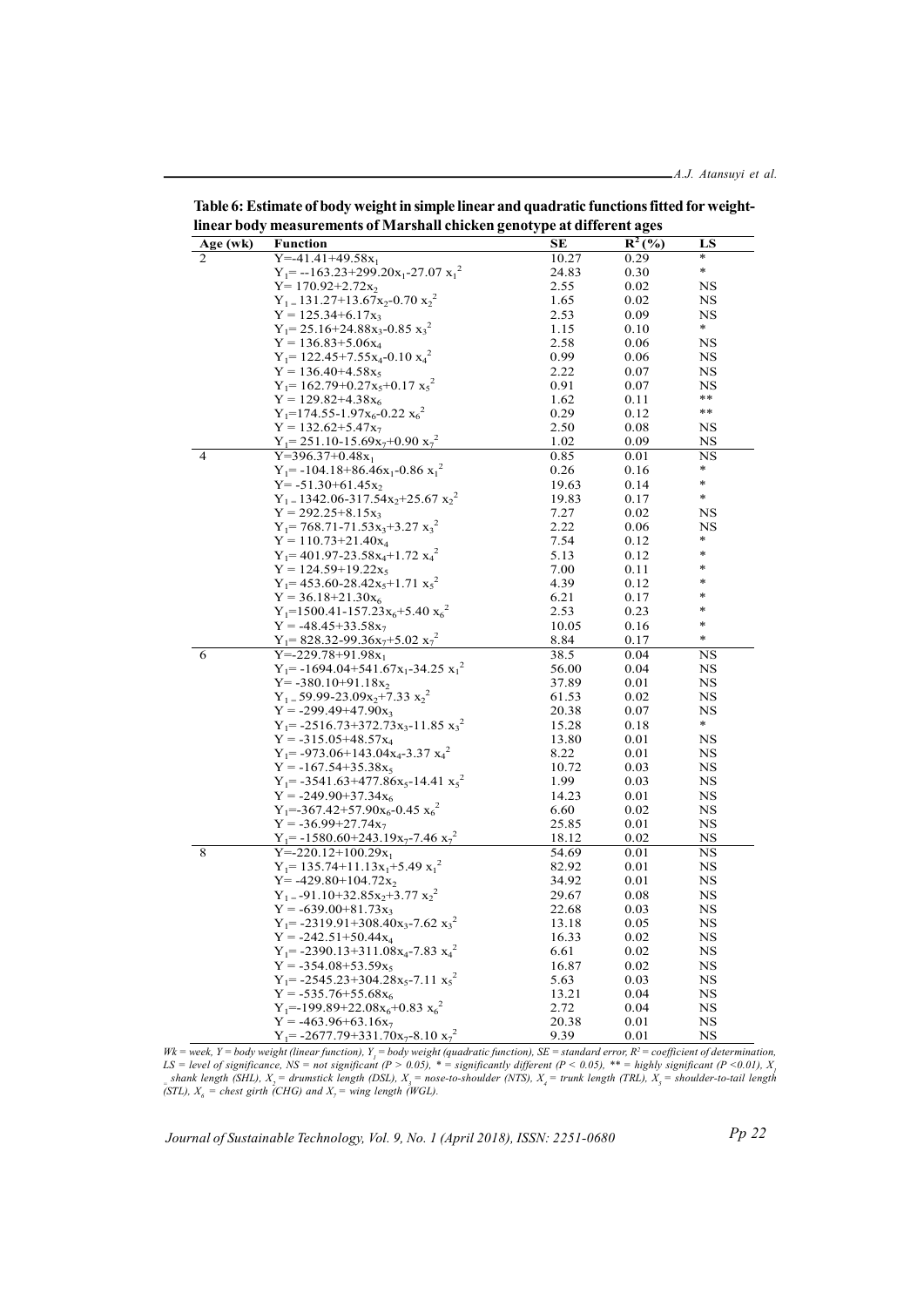Genotypes strongly influenced linear body traits at various stages of this experiment. Omeje and Nwosu (1986) opined that relationships between age, body weight and body linear dimensions could be utilized in the genetic improvement of growth through selection. Giordani et al. (1993) also reported significant difference in the growth performance of different strains of birds as observed in this study. Generally, each measurement studied increased with increase in age in each genotype. This result corroborates the work of Alimi (2012) who reported that positive, high and significant relationship existed between body weight and body linear measurements in chickens. In his

### CONCLUSION AND RECOMMENDATIONS

Comparison on the basis of  $\mathbb{R}^2$  values showed that linear body measurements were better fitted by quadratic function than linear function among the genotypes. However, the goodness of fit and accuracy of prediction was best in frizzle feather followed by normal feather, naked neck and least in Marshall Broiler chickens. Generally, week 6 appeared to be the best age at which prediction could be carried out in chickens especially the indigenous strains considering the highest values of  $\mathbb{R}^2$  recorded at this age. The chest girth  $(X_6)$ , nose-to-shoulder  $(X_3)$ , drumstick length  $(X_2)$  and wing length  $(X_7)$  had the highest contribution to body weight in frizzle feather, Marshall Broiler, normal feather and

experiment, the chest girth predicted body weight more appropriately than other linear measurements. This agrees with the findings of Momoh and Kershima (2008) that chest girth can be used to predict body weight. Differences in linear traits reflect useful measures that depict the size and shape of animal (Chineke, 2003). The growth pattern from this study showed that it was in agreement with the findings of Adeniji and Ayorinde (1990) that body weight of birds can easily be predicted from any given value of body measurements such as body length, shank length, drumstick length, chest girth, kneel length and shank thickness in the cob broiler strain using linear and stepwise regression equation.

naked neck respectively. It could be deduced that for any of the fitted functions, the older the animal, the lower the standard error, the higher the  $R<sup>2</sup>$  and the higher the accuracy of prediction. Comparing the two functions, it could be concluded that quadratic function had an advantage over linear function.

It can be recommended that quadratic function should be used over linear function predicting body weight of chicken genotypes at week six with chest girth having the highest contribution to body weights among the linear body dimensions studied. Prediction was best with frizzle feathered Nigerian indigenous chicken genotypes.

### **REFERENCES**

- Adeniji, F.O. and Ayorinde, K.L. (1990). Prediction of body weight from linear body measurements of chickens. Nigeria Journal of Animal Production, 17:42-47.
- Alimi, J.M. (2012). Correlation analysis between body weight and linear body measurements in broiler chickens. http:/ unaab.assetjournal.edu.ng
- Brown, J.E., Brown, C.J. and Butts, W.T. (1973). Evaluating relationships among immature measures of size, shape and performance

of beef-bulls principal components as measures of size and shape in young Hereford and Angus bulls. Journal of Animal Sciences 36: 1010-1020.

- Chineke, C.A. (2003). Rabbit breeds and their crosses: Analysis of production, linear body traits and some blood characteristics. Ph.D Thesis at the Federal University of Technology, Akure, Nigeria.
- Giordani, G., Meluzli, A., Cristofori, C. and Calini, F. (1993). Study on the performance